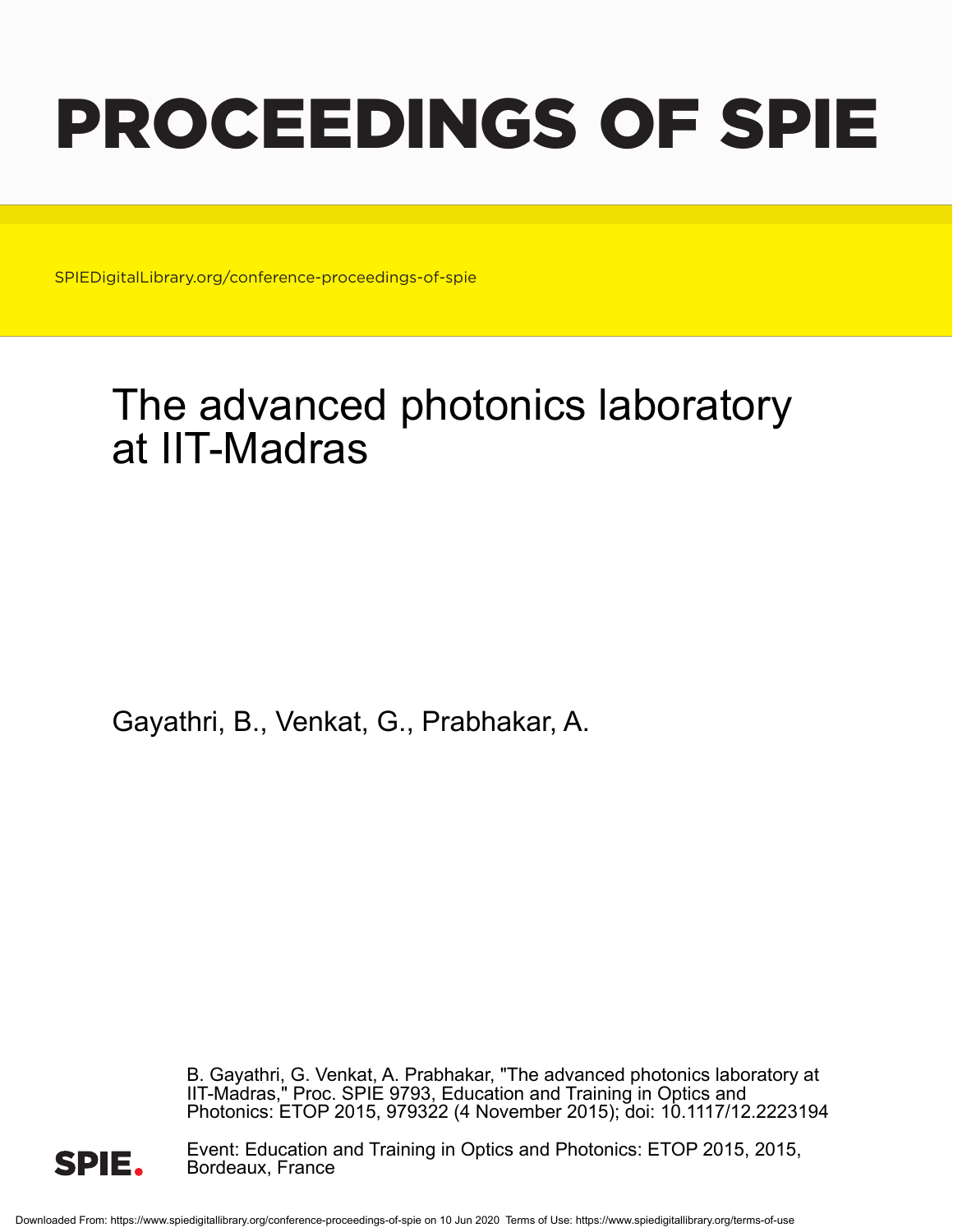### The Advanced Photonics Laboratory at IIT-Madras

Gayathri B.<sup>a</sup>, G. Venkat<sup>a</sup> and A. Prabhakar<sup>a</sup>

<sup>a</sup>Dept. of Electrical Engineering, Indian Institute of Technology Madras, Chennai, India.

#### ABSTRACT

The advanced photonics laboratory is a biannual course offered to graduate students, after they have taken a few basic courses in optics and photonics. The course contents include experiments involving different areas in optics and photonics. Learning outcome includes theoretical formulation in optical phenomena and adoption of its instruments. Students are encouraged to explore experimental parameters, observe the effect on measured quantities, correlate them to theoretical predictions and finally explain any discrepancies. The methodology encourages students to question both theoretical models and experimental techniques.

#### 1. INTRODUCTION

The Photonics group at the Indian Institute of Technology Madras offers several theoretical courses for students in the field of optics and photonics. The Advanced Photonics Laboratory was designed as a practicuum to add or supplement knowledge from the theory courses. The primary research areas of the photonics group in our institute are fiber lasers, optical sensors, non-linear optics, fiber optic communications and diffractive optics. In the Advanced Photonics Laboratory course, we offer various experiments to foster interest among young researchers to delve into each of the research areas. As part of the course, students are trained to use different equipment like digital storage oscilloscopes, optical spectrum analyzers, light wave measurement units, electrical spectrum analyzers etc. The experiments in this course are proposed by senior research scholars in the lab and are derived from their research areas. These senior students also act as mentors for their respective experiments and guide the participants of the course. Learning outcomes are specified for each experiment, and students are encouraged to relate their laboratory experience to the learning outcome.

#### 2. MODE OF CONDUCT OF COURSE AND EVALUATION

The laboratory course is modeled as a practicum, where a student can enroll with a partial understanding of the theory. The course begins with an introductory class by the instructor, who gives the outline of all the experiments, how to interpret the results and explains the grading procedure. This course includes eleven different experiments, three to five hours per week, which broadly cover different areas of optics. Special invited lectures of faculty members working in different areas of optics are arranged before the laboratory sessions in order to provide the theoretical concepts behind an experiment. Teaching assistants schedule the experiment, circulate corresponding manuals to the students, book slots for instruments necessary for the experiment and intimate mentors and students about the preparedness of the experiment.

#### 2.1 Role of the mentor

Each experiment is a part of research work carried out in our institute. Hence senior research scholars play a vital role as mentors to assist the student during the experiment. Students are expected to read the manual and appropriate references, in order to obtain a lucid idea about the experiment to be performed. Optical components and the equipments required for the specific experiment are demonstrated to the students along with the precautions and handling procedures. Mentors also conduct viva sessions, to ensure and evaluate the student's readiness in performing the experiment. The marks awarded for the viva also helps the instructor to understand the performance of the student. While performing the experiment, the mentor will assist the students as well as clarify their doubts, thus both get an opportunity to learn.

> Education and Training in Optics and Photonics: ETOP 2015, edited by Eric Cormier, Laurent Sarger Proc. of SPIE Vol. 9793, 979322 · © 2015 SPIE, IEEE, OSA, ICO · doi: 10.1117/12.2223194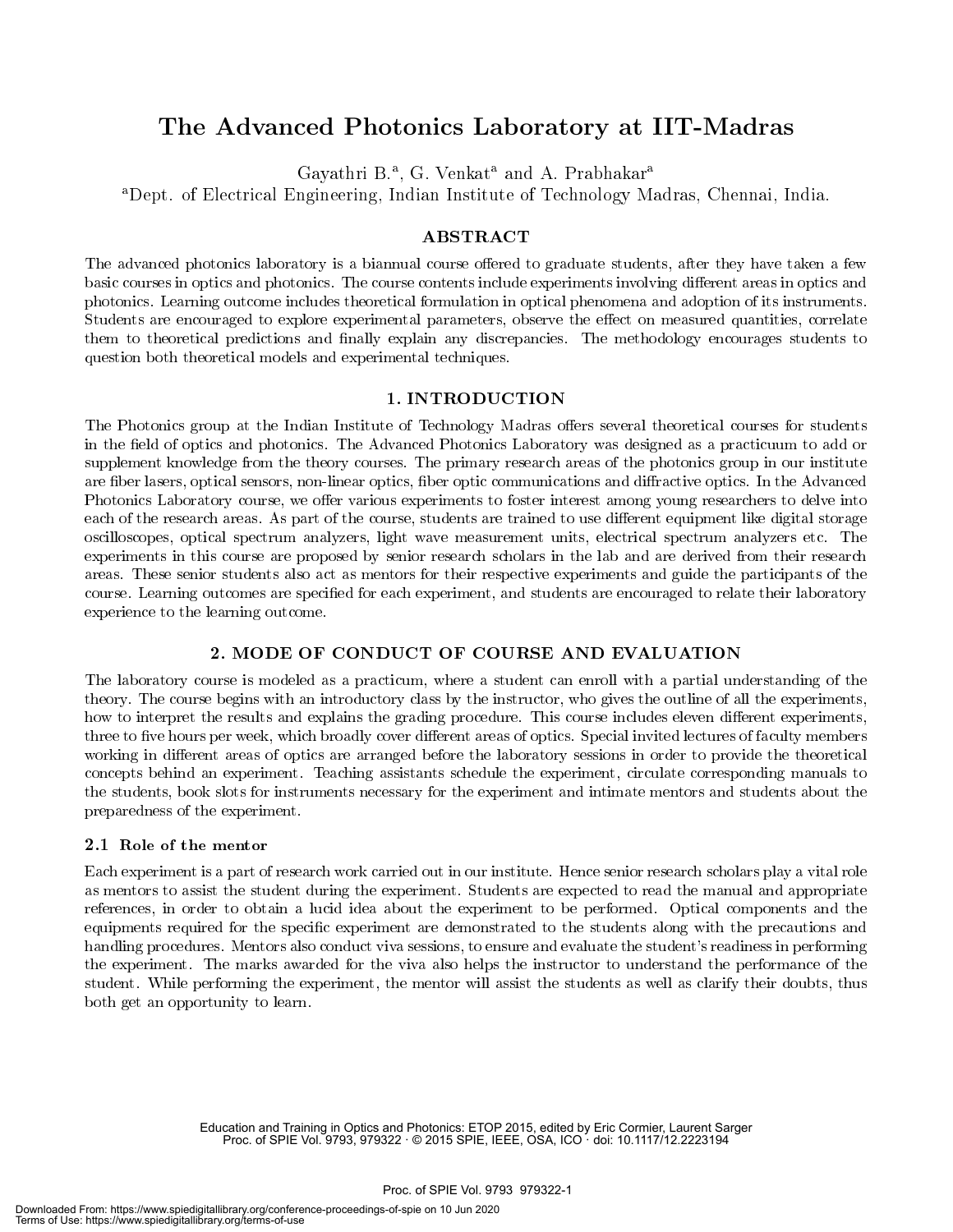#### 2.2 Evaluation Methodology

Students get their laboratory records evaluated by the mentors before next lab session. The instructor ensures that the interpretation of the results is adequate and appropriate. Online assignments are uploaded by instructor on the current trends in optics, typically related to an experiment, and providing students with exposure to popular research articles. The evaluation of APL is a three level assessment including two quizzes and an end semester examination. Quizzes are held as viva-voce conducted by the instructor after the students have performed a specific set of experiments. The written end semester examination of two hours duration consists of conceptual level questions to test their understanding in performing the experiments. At the end of the course, students are requested to fill up an online questionnaire in order to assess the learning outcomes they had acquired.

#### 3. DETAILS OF EXPERIMENTS

A few important experiments performed in this laboratory course and their learning outcomes are presented in Table 1.

| Sl.No.         | Name of the experiment                                           | Objective and learning outcome                                                                                                                                                                     |
|----------------|------------------------------------------------------------------|----------------------------------------------------------------------------------------------------------------------------------------------------------------------------------------------------|
| $\mathbf{1}$   | Construction and analysis<br>of a fiber ring laser               | Students design and study the characteristics of a<br>fiber ring laser.                                                                                                                            |
| $\overline{2}$ | Loss measurement of a<br>Silicon on Insulator (SOI)<br>waveguide | Loss coefficient is estimated from Fabry Perot<br>resonance by coupling light into an SOI waveguide.<br>Students learn to align of free space optics.                                              |
| 3              | Coherence length<br>measurement of a laser                       | The coherence length and linewidth of a laser<br>source is measured using carrier suppressed active<br>homodyne method. Students also understand and<br>learn to use a Mach Zender Interferometer. |
| $\overline{4}$ | Fiber Bragg grating<br>(FBG) as a strain sensor                  | The strain characteristics of an FBG sensor are<br>studied and the data is used to estimate the<br>unknown strain applied on a fiber in a test bed.                                                |
| 5              | Optical diffraction and<br>it's utility                          | The wavelength of a laser source is estimated using<br>principles of diffraction. Students are exposed to<br>error analysis techniques.                                                            |
| 6              | Four wave mixing<br>(FWM) non-linearity in<br>Kerr media         | Polarization dependence of conversion efficiency in<br>an FWM process is studied experimentally.                                                                                                   |
| $\overline{7}$ | Temperature sensing<br>using Raman scattering                    | Students are taught various scattering phenomena.<br>They observe the temperature dependence of Stokes<br>and anti-Stokes components in a Raman scattered<br>signal.                               |
| 8              | LED transceiver circuit                                          | Students get a hands on experience in desiging their<br>own optical receiver board.                                                                                                                |

Table 1: Details of the experiments performed in Advanced Photonics Laboratory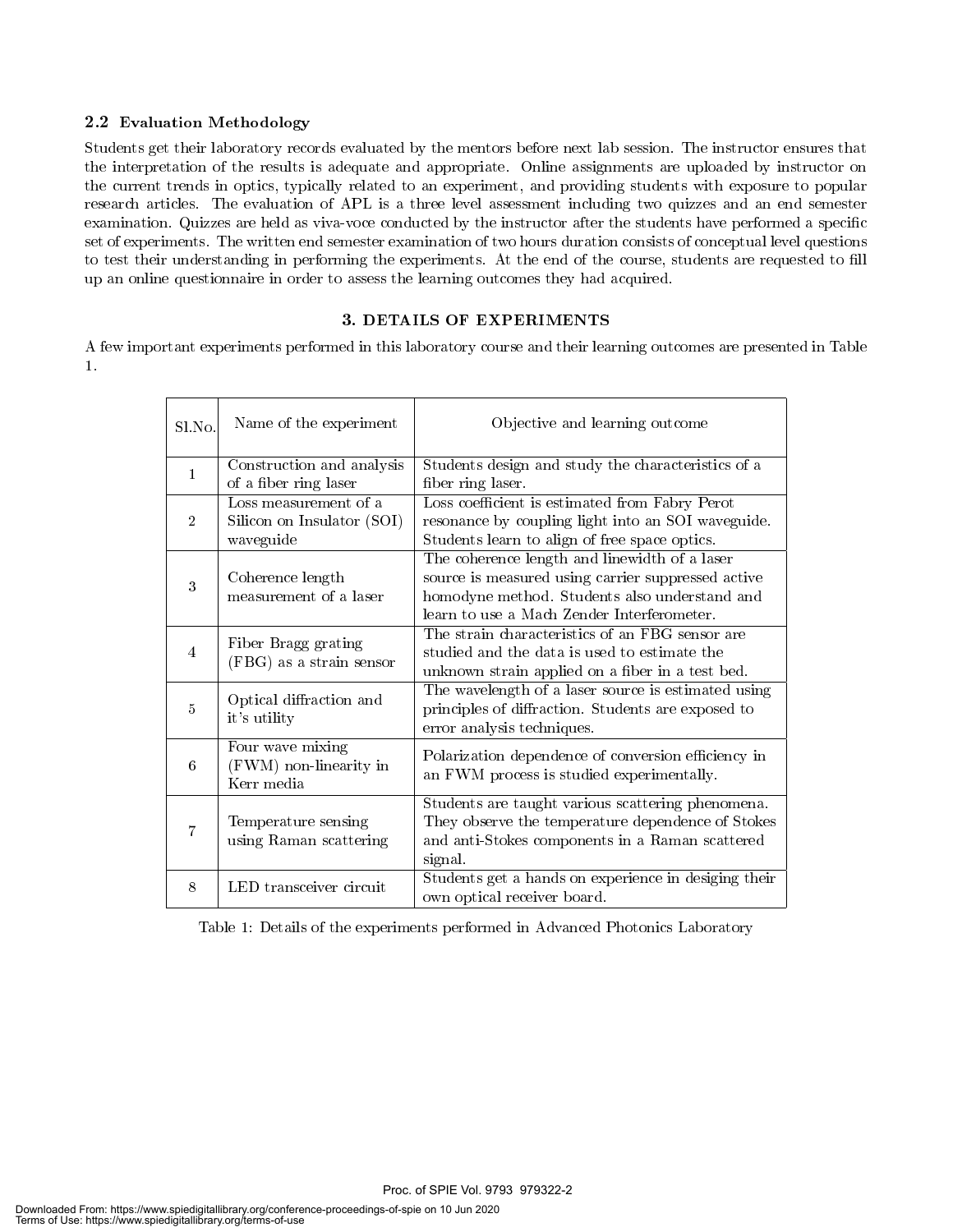

Figure 1: Analysis of students response to (Left) : use of instruments. (Right) : importance of error analysis.

Apart from these experiments, students are also encouraged to learn data analysis techniques like fitting data to a theoretical model, distribution of residuals around the fit and identification of outliers [1]. The survey results in Fig. 1 show the ability of the students in using different instruments as well as applying error analysis on experimental data. As an example, we describe the fiber ring laser experiment in detail.

#### 3.1 Construction and analysis of a fiber ring laser

One of the primary objectives of this experiment is to motivate students to experiment with the parameters of the laser cavity and gain an insight into the theoretical concepts of laser. The opportunity to work with a wide range of optical components makes it one of the vital experiments of this laboratory course. The fiber ring laser cavity includes 980 nm pump laser diode, WDM (1550/980 nm), Erbium doped fiber(EDF), couplers of different coupling ratios (50:50, 65:35 and 95:5) and isolators (980 and 1550 nm). The characterization of each component performed before constructing the ring laser [2] ensures that students understand the significance of the specifications provided in the datasheet of an optical component. By changing the coupling ratios of the coupler in the cavity and observing the lasing spectrum, they understand how lasing depends on the gain-loss parameters. Fig. 2 shows the experimental setup as well as the L-I curve of a fiber ring laser for different output coupling ratios.



Figure 2: (Left) : A schematic of the setup of a fiber ring laser. (Right) : The L-I curve of the ring laser for different output coupling ratios.

Students understand the signicance of selecting the length of the gain medium to eliminate any residual pump appearing at the output. The idea of selectivity in lasing wavelength is realized by incorporating a fiber Bragg grating in the cavity. The experiment also offers students to investigate various pumping schemes like backward and